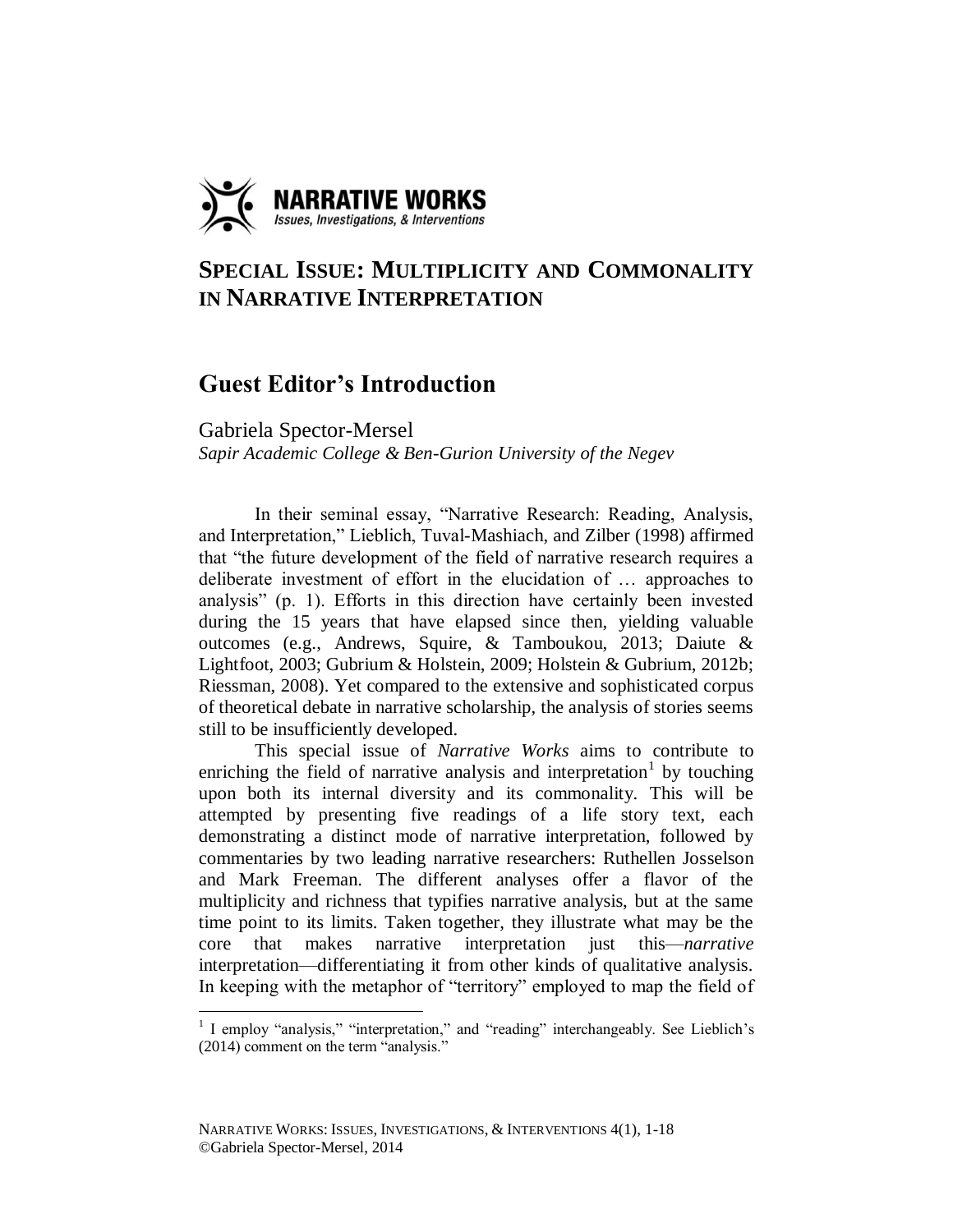narrative inquiry at large (Pinnegar & Daynes, 2007), the different readings represent some of the "areas" inhabiting the field of narrative analysis. Using Clandinin and Rosiek's terms (2007), they partly represent *borderlands* that this landscape shares with other methodological traditions, but importantly, they also illustrate its external borders.

I shall start this brief introduction by proposing what may define narrative analysis, or specifically, what may constitute a "narrative interpretive lens." Subsequently, I shall elaborate on the exercise undertaken in this issue, offering information about Amos (a pseudonym)—the teller of the text under scrutiny—and the contexts of his telling. Finally, I will introduce the five interpretations of Amos's story, offering some reflective thoughts on the different readings. At the end of this introduction, Amos's life story text will be presented, word for word, together with the clarification of central terms (see Appendix). By this we invite readers to follow, perhaps to critically examine, the readings proposed, and hopefully to add other possible ones of their own.

## **The Narrative Interpretive Lens**

The metaphors of "landscape" (Clandinin & Rosiek, 2007) or "territory" (Pinnegar & Daynes, 2007) employed in discussing narrative inquiry may be helpful in delineating the narrower field of narrative analysis, too. I find, however, the metaphor of "lens," also offered in characterizing narrative research (Chase, 2005; Tuval-Mashiach & Spector-Mersel, 2010), more suitable for this matter. While the first metaphors are apparently objective—for the territory is there, independent of the spectator—the latter emphasizes the viewer's standpoint. By adopting it, I thus suggest that narrative interpretation is, first and foremost, *a way of looking* at narrative data.

This stance is narrower than conceptions that depict narrative research as encompassing "any study that analyzes narrative materials" (Lieblich et al., 1998, p. 2), and narrative analysis as "a family of methods for interpreting text … that have in common a storied form" (Riessman, 2008, p.  $11$ ).<sup>2</sup> According to these broad definitions, narrative analysis is, basically, the analysis of narratives. That is, it is demarcated merely by

 $2$  Despite this broad definition, Riessman's own conception of narrative analysis is significantly more detailed, as evident from her criteria for "good enough" narrative research (Riessman & Speedy, 2007).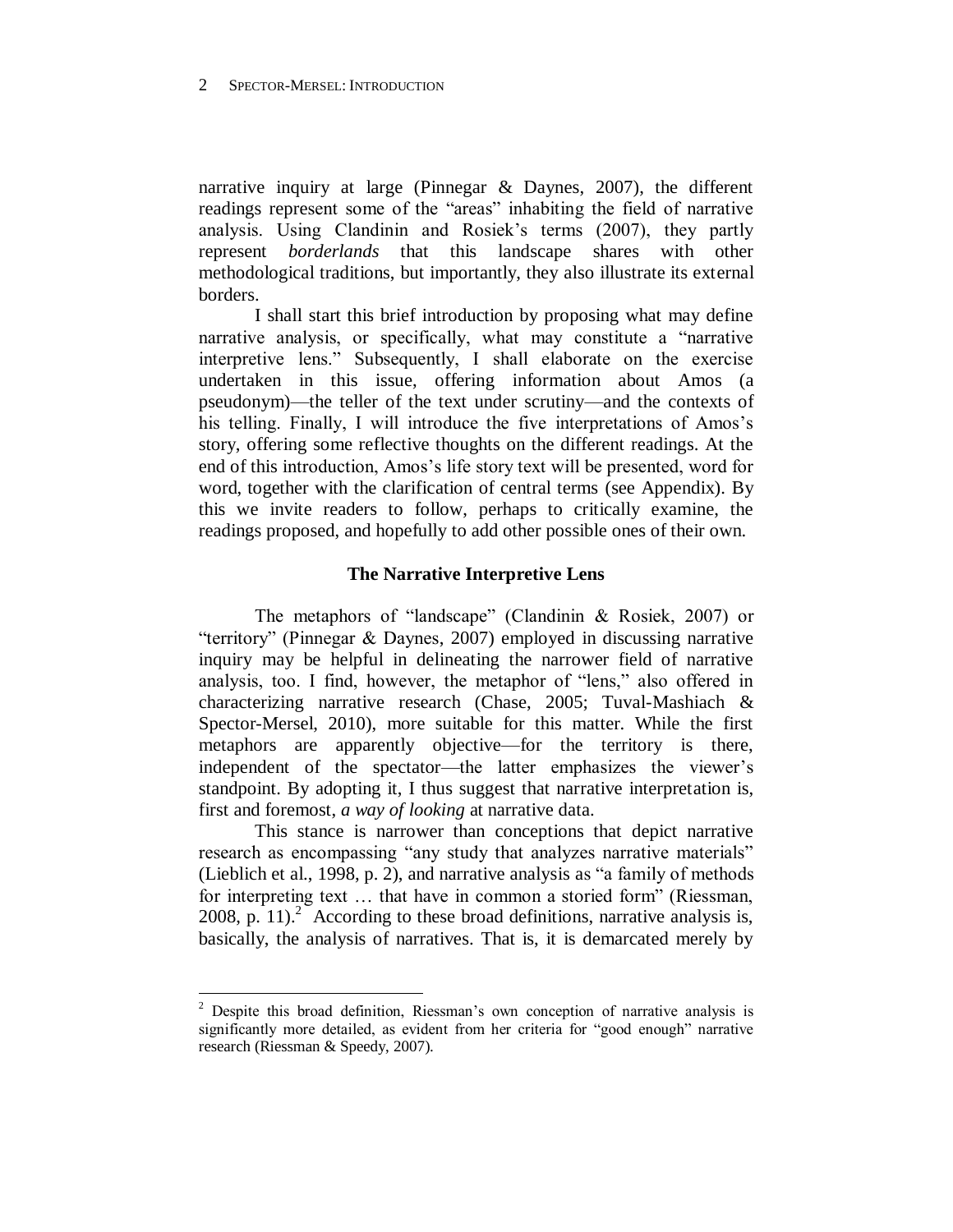the type of data being analyzed—stories of all kinds $3$ —independent from what the analyzer actually does with these stories. Most narrative researchers, though, seem to adopt a tighter notion, holding that there is something more that distinguishes narrative analysis. While obviously examining stories, the manner by which these are approached is somewhat unique. Thus, considering narrative interpretation as a distinctive lens through which stories are read or listened to implies that the same stories can be looked at through other analytical lenses. In other words, narratives can be *un*narratively interpreted. This is probably what Riessman and Speedy (2007) had in mind, when critically stating that "Appropriating the terminology of narrative … appears to be on the rise among those doing forms of discourse analysis and/or grounded theory research" (p. 434).

Indeed, the dramatic popularization of narrative terminology during the last couple of decades not only puts the term *narrative* at risk of losing its significance (Riessman, 2008; Rimmon-Kenan, 2006; Smith & Sparkes, 2009; Spector-Mersel, 2010a), but also may obscure the distinctiveness of *narrative interpretation*. If all text is narrative, then all textual analysis is narrative analysis. Consequently, just as it is necessary to define what narrative is, and what it is *not* (Riessman, 2008; Rimmon-Kenan, 2006; Smith & Sparkes, 2009), it is vital to delineate what narrative analysis is—and what it is not.

What seems to stand at the heart of the narrative interpretative lens, making it a distinctive way of examining storied data, is *holism*. This basic methodological principle derives from the epistemological conception of narratives as multi-origin and multi-layered products, in which various dimensions converge (Spector-Mersel, 2011). As Josselson (2011) puts it, "What is perhaps unique to narrative research is that it endeavors to explore the whole account rather than fragmenting it into discursive units or thematic categories. It is not the parts that are significant in human life, but how the parts are integrated to create a whole—which is meaning" (p. 226). In addition to *treating the story as a whole unit*, elsewhere (Spector-Mersel, 2010a, 2011; see also Spector-Mersel, 2014), I have suggested further significances of what I termed a "holistic interpretive strategy": *regard for content and form*; *attention to contexts of production*; *analysis of both life and story*; and *employment of a multidimensional and interdisciplinary lens*—all widely emphasized by narrative researchers (e.g., Chase, 2005; Daiute & Lightfoot, 2003;

 $3$  Definitions of narratives, or stories, greatly vary in the social sciences. For a detailed description, see Riessman (2008).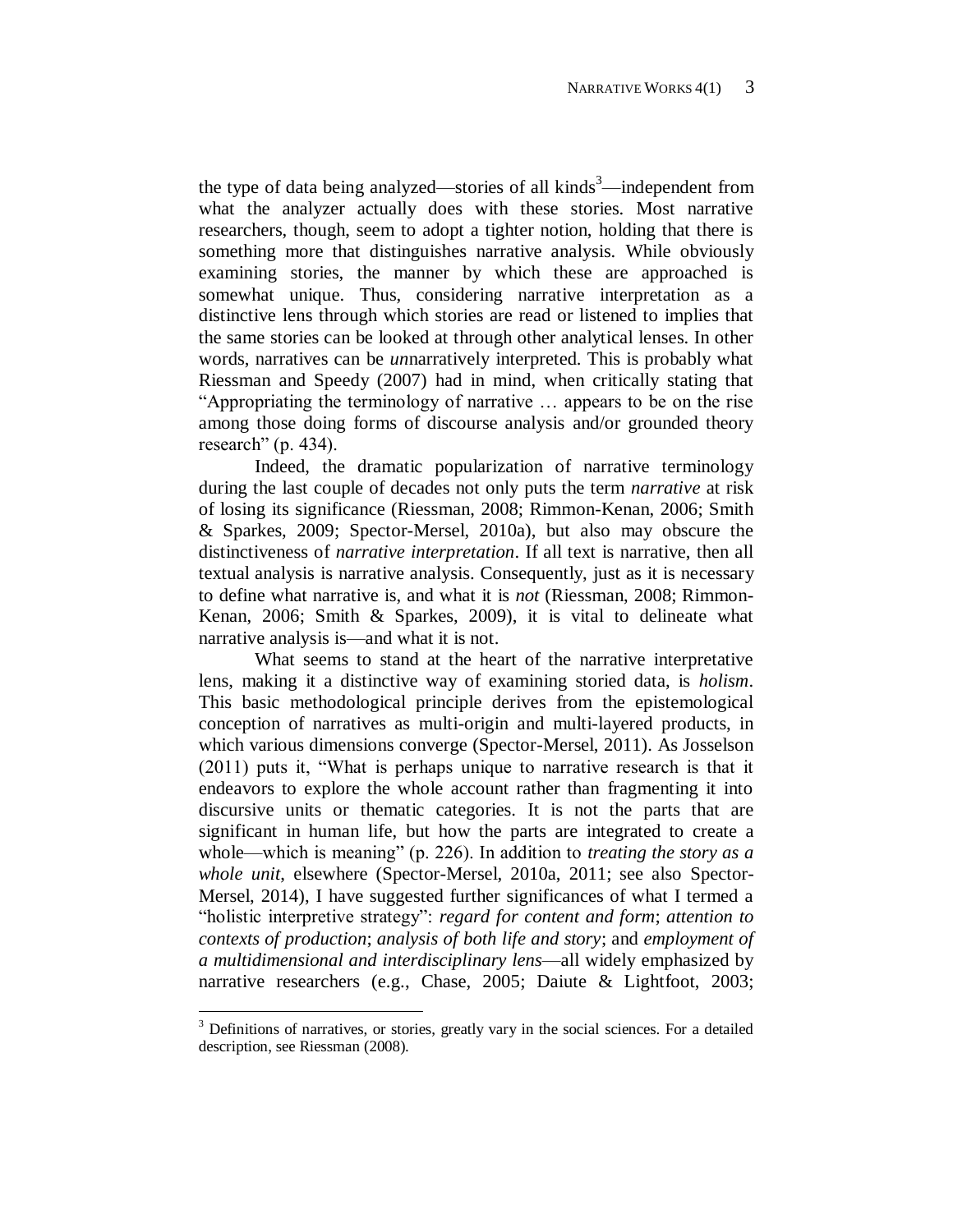Gubrium & Holstein, 2009; Josselson & Lieblich, 2001; Mishler, 1986; Riessman, 2008). The five readings of Amos's story clearly embrace a holistic analytical stance, while variously focusing on its different practical meanings.

While the interpretive narrative lens is distinguished by holism, it is far from being unified. As Phoenix, Smith, and Sparkes (2010) point out, "narrative analysis should be thought of not in the singular, but instead in the plural" (p. 3). Rooted in the postmodern epistemology of the narrative paradigm (Spector-Mersel, 2010a), narrative interpretation is an open, multi-dimensional endeavor, which allows the co-existence of multiple analytical perspectives. On the premise that "there is neither a single, absolute truth in human reality nor one correct reading or interpretation of a text" (Leiblich et al., 1998, p. 2), any analytical reading is conceived as one possible story about a story, rather than as an act of discovering "the truth" about the text. The narrative interpretive lens is thus an extensive, pluralistic, varied, and colorful one, as is so well illustrated in Holstein and Gubrium's recent edited volume, *Varieties of Narrative Analysis* (2012b).

Considering this variety, we may think of the narrative interpretive lens as composed of various internal lenses, each representing a unique mode of looking at stories. Some of these sub-lenses are systematically identified in the different typologies of narrative analysis offered (e.g., Lieblich et al., 1998; Mishler, 1995; Phoenix et al., 2010; Polkinghorne, 1995, Riessman, 2008). Attempting to contribute to these important efforts, I wish to propose an axis that can possibly serve as a point of reference in mapping the sub-lenses within the narrative interpretive lens. Let me introduce the distinction that underlies this axis.

Regardless of the type of analysis employed, narrative interpretation is inevitably a complex process that involves multiple readings and various layers of understandings. Given this complexity, I find it helpful to differentiate between two levels, often phases, within the process. The first level involves a close exploration of the story. Here we work closely *with* the text, as if *inside* it, aiming to answer the *what* question: what is the story about? When a self-narrative is being analyzed, as in the exercise implemented in this volume, the *what* often refers to identity. Thus, we may ask: what is the identity presented in the story? Once a reasonable picture of the story's *what* has been obtained, we usually proceed to attempt to respond to the *why* question: why precisely *this* story? Or, why *this* identity? Here we look for those factors surrounding the text that can offer an explanation of its *what*, such as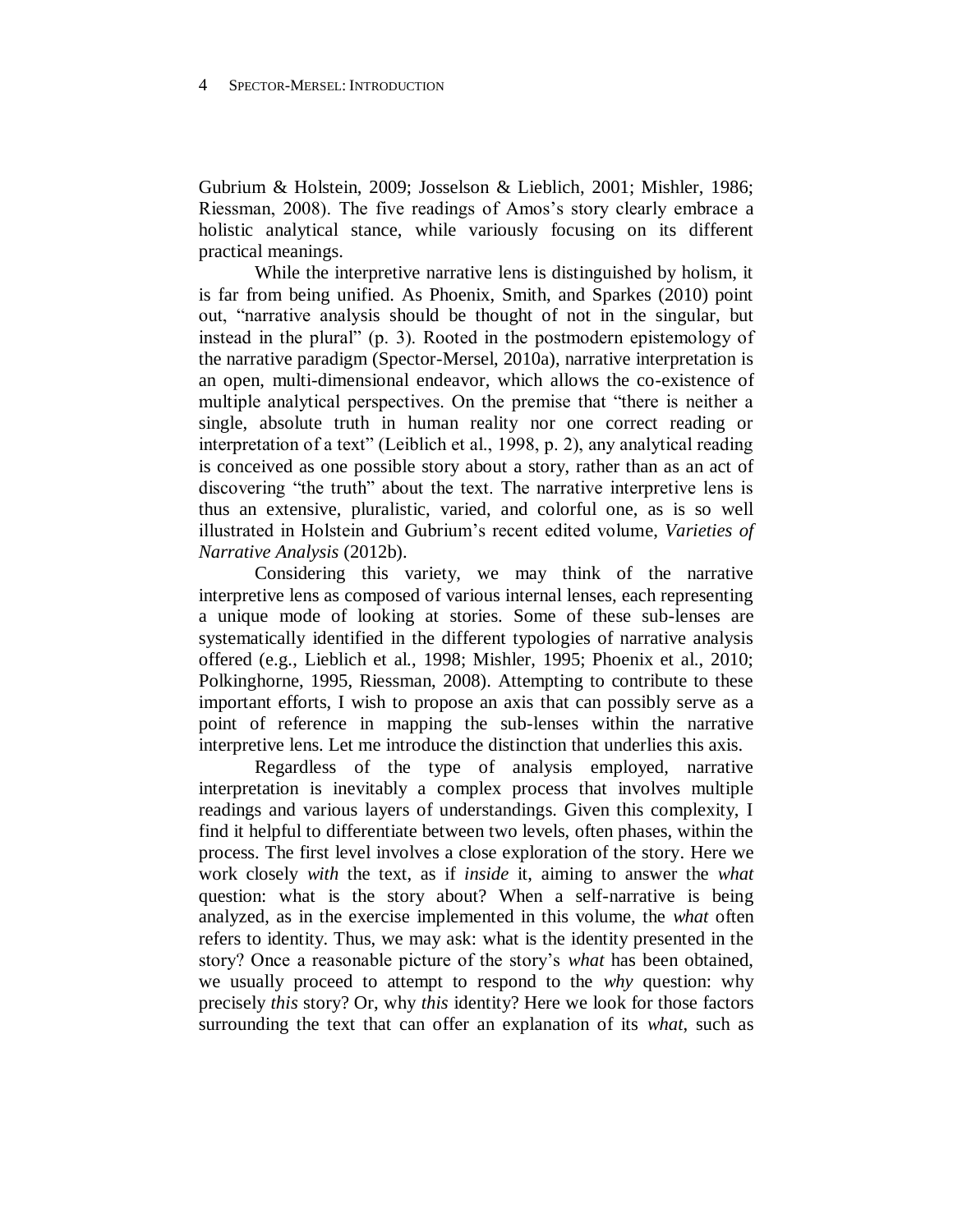psychological motivations that have influenced the teller, the various contexts of the telling, and the culture in which it is embedded. In Gubrium and Holstein's vocabulary (2009), we explore the "narrative environments" within which the story has unfolded.

Working towards the *whats* of narratives and aiming at their whys generally comprise two integral parts of narrative analysis, as their combination is deemed essential to obtain a profound understanding of the storied data. At times, they are implemented sequentially, as two main phases in the analytical process. Alternatively, they are carried out simultaneously, as the researcher constantly moves back and forth from the text to its narrative environments, and vice versa. Either way, analytically speaking, exploring the *what* of stories and examining their *why* constitute two distinct levels or modes of narrative interpretation. Furthermore, some analytical perspectives focus explicitly on one of these levels, as implied by Holstein and Gubrium's (2012b) division of the various methods presented in their volume into "analyzing stories" and "analyzing storytelling."

Aiming at differentiating between these two analytical levels, yet also acknowledging their possible entwining, instead of a clear-cut division we may consider them as two ends of a continuum, along which various narrative sub-lenses can be situated. A few narrative analyses would be found at one of the continuum's extremes, exclusively exploring the *what* or the *why* of stories. Most narrative interpretations, however, would be probably positioned somewhere along the continuum, endeavoring to understand both stories' *what* and their *why*, in different variations.

The *what-why* interpretive continuum might be a good referential basis for an initial distinction among the five readings of Amos's story offered in this issue. While none is situated at the continuum's ends, the first three analyses, by Spector-Mersel (2014), Kupferberg (2104), and Perez and Tobin (2104), are closer to the *what* end, while Tuval-Mashiach's (2014) reading stands nearer the *why* extreme. Lieblich's (2014) account represents a mid-place along the continuum, simultaneously combining the two levels of analysis. In what follows, I will elaborate more upon each reading, illuminating these possible locations.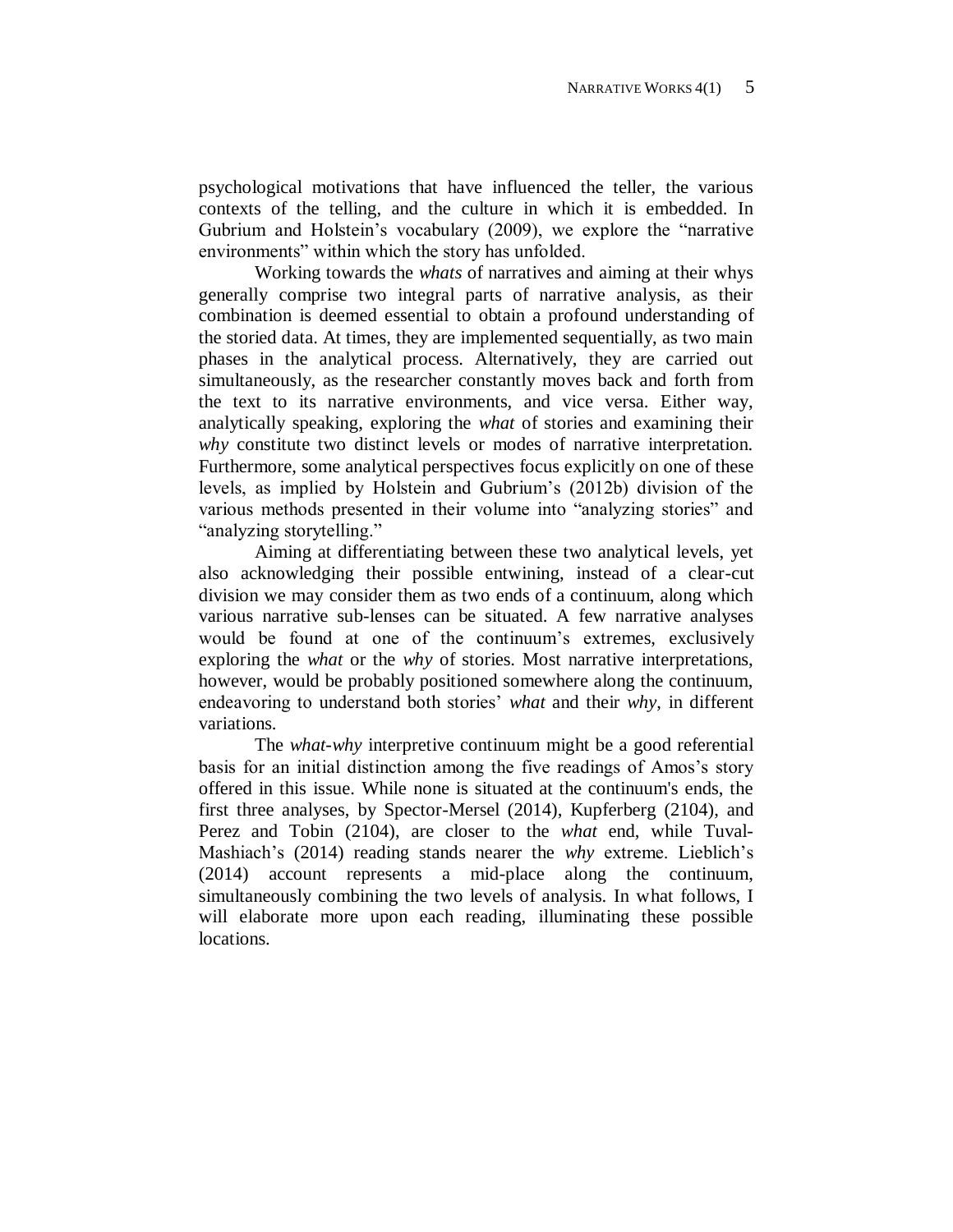### **The Present Exercise: Opening up the Sub-Lenses**

Works dealing with varieties in narrative analysis typically rely on diverse data when demonstrating different possible ways to examine stories (e.g., Holstein & Gubrium, 2012b; Phoenix et al., 2010; Riessman, 2008). 4 This mode of presentation possesses obvious strengths, principally the empirical examples being taken from actual research projects. Nevertheless, the various differences between the data used for demonstration—as to the research aims, questions, and design, and most importantly, in what is considered narrative and how it was generated often allows only the appreciation of the salient characteristics of each method, while obscuring their subtleties.

This shortcoming was overcome in the enlightening project *Five Ways of Doing Qualitative Analysis* (Wertz et al., 2011). Here, different analyses of the same interview data were presented, each rooted in a distinct qualitative tradition. The narrative analysis, instructively written by Ruthellen Josselson, constitutes one of the "ways of doing qualitative analysis" in that volume. While this is evidently true, as Josselson (2011) herself notes, "There is, mercifully, not yet dogma or orthodoxy about how to conduct narrative research" (p. 228). Hence, Josselson's interpretive account constitutes not only one way of doing *qualitative* analysis, but also (only) one way of doing *narrative* analysis. Nevertheless, as it is contrasted to non-narrative qualitative analyses, it might be mistakenly conceived of as *the* way to conduct narrative analysis, thereby creating a homogenized picture of a heavily heterogeneous lens.

In this respect, our present endeavor can be seen as a direct continuation of the "five ways" project. It zooms into one of the five qualitative analyses discussed there—the "narrative way"—opening it up and exploring its internal diversity and commonality. By doing this, it is our hope to contribute to elucidating the pluralism within the narrative interpretive lens on the one hand, and its distinctiveness, on the other hand. Just as its "bigger brother," the variation in our exercise is demonstrated through the same piece of narrative data. I will now turn to introducing this data: the story being analyzed, its teller, and its telling.

<sup>4</sup> Although Lieblich et al.'s (1998) volume relies principally on a single study, the different modes of analysis are demonstrated on different stories from the sample.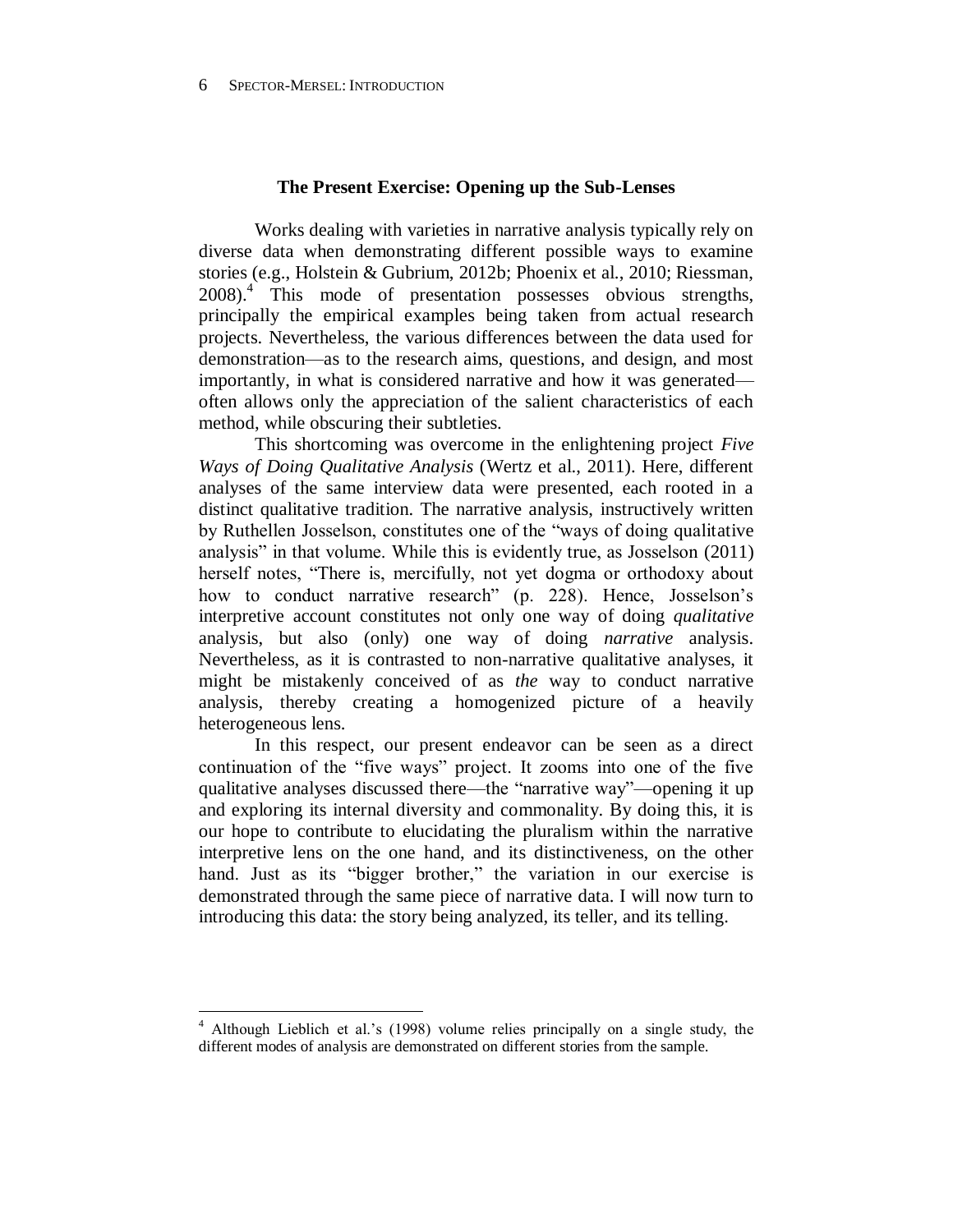### **Amos, His Life History and (T)his Life Story**

Amos was an Israeli man, 85 years old at the time he told the story referred to, married, with three children and several grandchildren. Amos belonged to what is known in Israel as the "1948 generation." This term refers to a generational unit (Mannheim, 1952) identified with the *Sabra*: the "new Jew" that the Zionist revolution yearned to create in Israel to replace the rejected Diaspora "old" Jew. The members of this generational unit—the *Sabras*—were born mostly during the 1920s and grew up in the 1930s under the British Mandate that ruled at that time in Palestine. They underwent an intensive socialization track, which emphasized collective values and prepared them to "serve the homeland," principally by fighting for an independent Jewish state. Indeed, the Sabras played a central role in the 1948 Israeli War of Independence. In fact, this war is so identified with the Sabras, that it even determined their heroic name as the "1948 generation." When the State of Israel was founded, the Sabras were at the forefront of the establishment of the army and of the central civic institutions, within which they typically developed their occupational careers.

Looking at Amos's *life history*—his *lived* life—against this background clearly reveals that it comprises central characteristics of the Sabra key-plot: the life course of the mythological Sabra. Although he was born in Poland—the Diaspora—Amos arrived in Israel at the age of two, and grew up in places identified with the Sabra ethos: In Balfur,  $5a$ cooperative Zionist community, and in Tel Aviv, the first and most central Hebrew city. He studied in well-known schools identified with Sabras and participated in a youth movement—another ultimate Sabra attribute—called *Machanot Olim*. What is more, within the youth movement, Amos joined a *hachshara*. The *hachsharas* were youth movement groups that prepared themselves to found a new *kibbutz*—an additional clear indicator of the Sabra ideal life. Importantly, Amos served in the *Palmach*—the prestigious elite fighting force of the pre-state Jewish establishment. He then fought in the 1948 Israeli War of Independence. With the establishment of Israel, Amos joined the Israeli army and advanced in it. This was during the formative years of the state, when military service was extremely valued. Amos lived his entire adult life on a *kibbutz*, the living arrangement most identified with the Sabra ethos, and for decades the one most cherished by Israeli hegemony. He

 $5$  All the biographical details are camouflaged, replaced by equivalents, or given synonyms.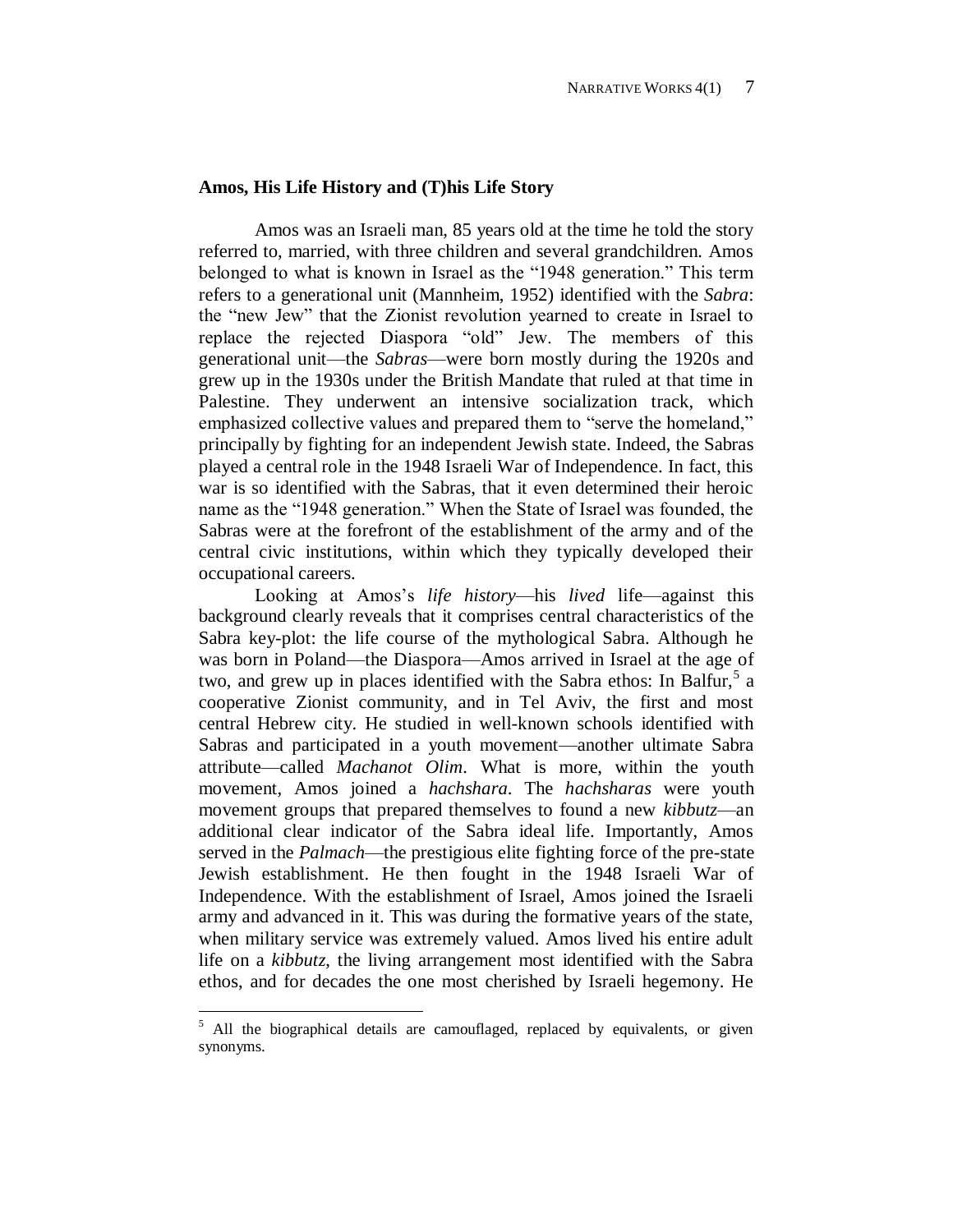performed central roles both in his own kibbutz—Gev—and in the United Kibbutzim Movement (the UKM), which is an umbrella organization of all the kibbutzim.

At the age of 71, Amos suffered a cerebrovascular accident, or "stroke," resulting in a severe decline in his physical abilities, which continued to deteriorate gradually during the following fifteen years. In recent years Amos has become limited in all his daily living activities, requiring assistance in getting out of bed, eating, dressing, bathing, and walking. Since the stroke, he has been assisted by several homecare workers. During the last decade he has employed a Filipino worker, who lives in a separate room on the kibbutz, next to his and his wife's apartment.

Along with the physical, psychological, and social obstacles stemming from Amos's deteriorating physical functioning, an additional matter should be considered when appreciating his current situation. Like all Sabras, Amos confronts an identity challenge rooted in two major cultural processes. The first has to do with the symbolic meaning of being old. In the case of older Sabras, Western ageism is intensified by a powerful local variant. Designated to replace the Diaspora Jew, the ideal of the Sabra was established as its negative-type. Because the first was stereotypically imagined as old, the "new Hebrew" inevitably had to be young. The transformation from old age to youthfulness thus came to portray the metamorphosis of the Jewish people from Diaspora to Hebraism, from past to future—and this was deeply personified in the Sabras. The ageing of the Sabras thus embodies a major cultural paradox: those who were most identified with youthfulness—both by others and by themselves—have come to embody their lifelong rejected "other," old age (Spector-Mersel, 2008, 2010b).

A further important point to be recognized when considering Amos's current state is the far-reaching move from collective to individualistic values that has taken place in Israeli culture during the last few decades. As they are the clearest symbols of the collectivistic ethos, this change has elicited hard feelings among the Sabras, who often affirm that "this is not the state we dedicated our lives to." This frustration, at times even a sense of betrayal, is powerfully felt among many older kibbutz members. This is due to sweeping privatization processes that have taken place in most of the kibbutzim (including Amos's own kibbutz), alienating the founding generation from the community centers and current ideologies.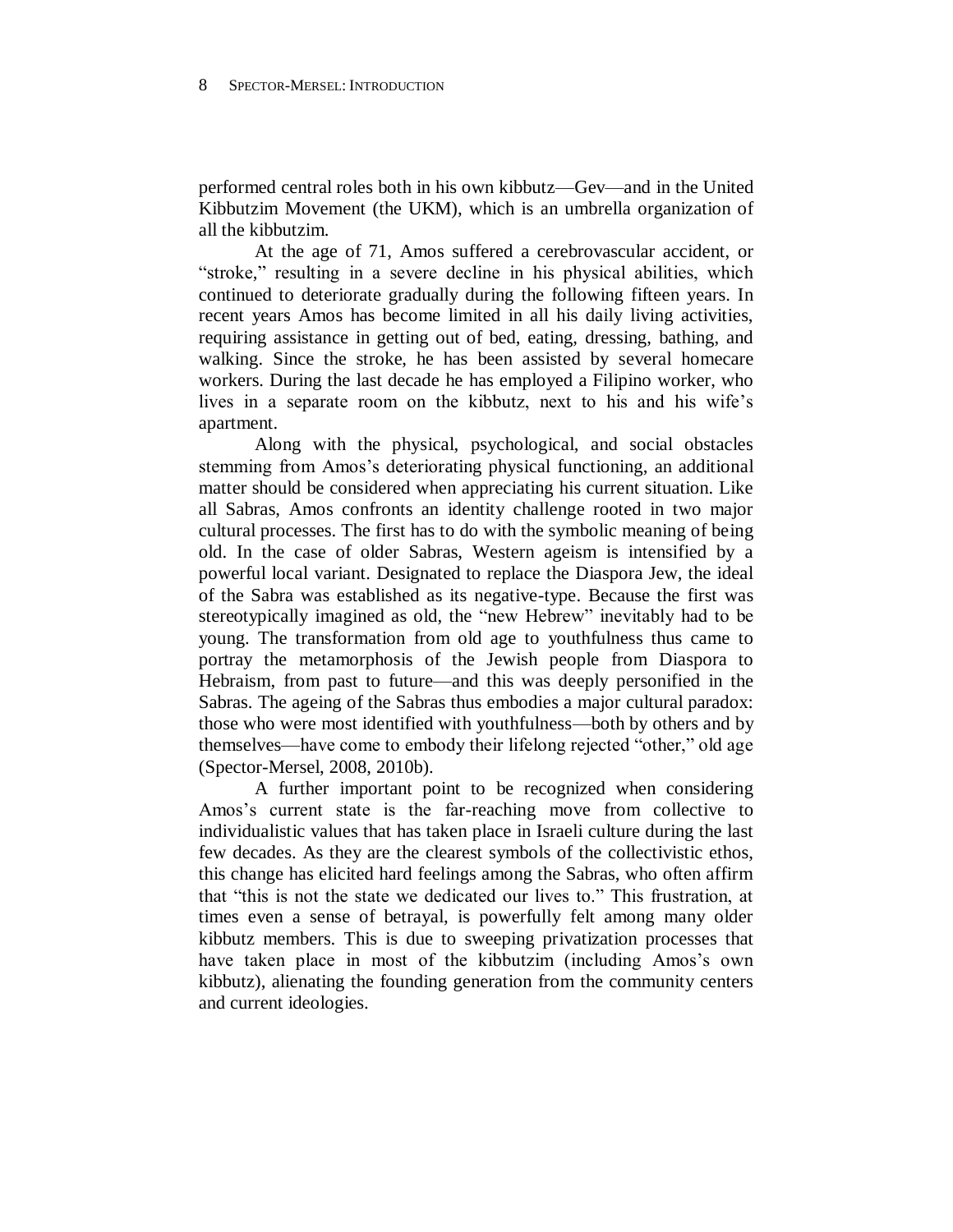On the premise that all narratives are contextually bounded, the context within which Amos's text was produced demands careful attention. I contacted Amos at the end of 2009, as part of a study on the identity and experiences of elderly Sabra men who are assisted by foreign homecare workers. In the initial telephone conversation, I introduced both myself—as a (then) lecturer and post-doctoral student at Ben-Gurion University of the Negev—and the research topic, as stated above. I offered general information about the interview (similar to a daily conversation: I would invite him to talk about his life, respecting whatever he chose not to share with me); asked Amos's permission to (audio) record it; and emphasized confidentiality. Amos immediately agreed to meet me, and we set a date for the interview in his apartment.

Several days later, I arrived at the kibbutz. Amos's Filipino worker met me at the parking lot and took me to Amos's place—a tiny and modest two-room, old apartment. Amos was already waiting for me in his room, sitting in his wheelchair. I sat on a chair in front of him, and Amos's wife sat beside us. I repeated the information offered in the telephone conversation, emphasizing the issues specified in the informed consent form.<sup>6</sup> Amos read the form and signed it, with no questions.

Following Rosenthal (1993), the interview consisted of two separate parts. The *main narrative* constituted Amos's response to my initial invitation: "I would like to hear the story of your life." During this part I did not interrupt at all, supporting his narration by non-verbal empathic gestures. Only when Amos indicated that the story was over – by saying "That's that about myself"—did I start the *period of questioning*, focusing on specific topics and eliciting questions about his past and present, and about themes flattened in the main narrative. Amos's wife was present during most of the interview, occasionally adding comments.

The recorded interview was fully transcribed by a research assistant and meticulously revised by me. After camouflaging identifying biographical details, I sent (only) the *main narrative* to the other contributors, along with the contextual information described here and Amos's *life line*, namely a chronological abstract of his lived life (Spector-Mersel, 2011). While each of us independently worked with the

<sup>&</sup>lt;sup>6</sup> The consent form contained the following assurances: the interview will be recorded; the participant can withdraw from the research at any point; confidentiality is promised concerning the participant's identity in scientific publications; identifying details will be camouflaged; the participant may contact the researcher to consult about any problem regarding the research.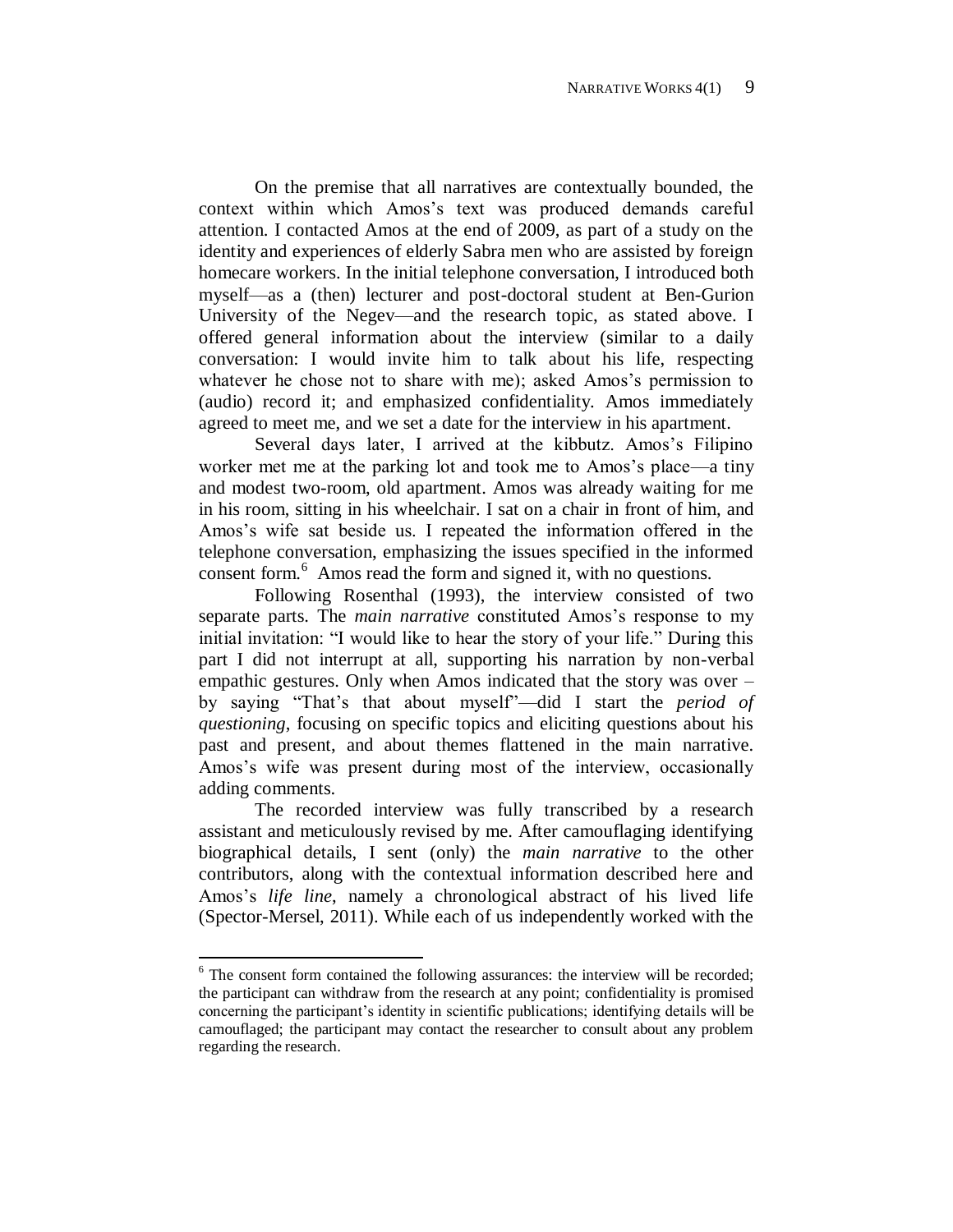original Hebrew text, we also translated it into English.<sup>7</sup> Given the "Israeli-ness" of the story, not only in terms of language but principally in terms of culture, this was not an easy task. It actually involved a long dialogue among us, leading to continuous corrections and revisions. And while we attempted to be as faithful to the original text as possible, it is inevitable that some layers of the text were literally "lost in translation" (see Perez & Tobin, 2009, and Lieblich, 2014).

Finally, I want to address two points concerning Amos's text. The first refers to its "type," vis-à-vis the highly discussed division between "big" or "small" stories (Bamberg, 2007; Freeman, 2007; Georgakopoulou, 2007). As noted, in our exercise we referred only to Amos's *main narrative*; the story recounted in the first part of the interview, following an open invitation for a life story, with no intervention of mine, the interviewer, throughout. As Freeman (2014), Josselson (2014), and Lieblich (2014) point out, this story is "sparse," "skeletal," "meager," and "thin." Whether these attributes make it a small story—or at least a non-big one—is, however, arguable. Whereas Freeman and Josselson seem to refrain from regarding Amos's text as a big story, at least of the "classical" type, I do consider it as conforming to this story type. Not only is it autobiographical in kind, about personal, past experience—Georgakopoulou's (2007) definition of big stories—but significantly, it is Amos's response to an invitation for a *life story*. Importantly, whether Amos's text constitutes a big or small story, is not a "technical" question, but rather an epistemological one, that touches upon the most pressing debates in narrative scholarship: what is a narrative? What is a "good-enough." or a "rich-enough" narrative that lends itself to interpretation? (See Freeman's commentary, 2014.) Is there a "larger story" behind the text at hand? And most significantly, what can we learn from a narrative text about the person who tells it? Evidently, these questions are beyond the scope of this special issue. What seems, however, consensual among all the contributors of this issue is that Amos's text constitutes one possible version of storying his life, presenting a highly selective part of his identity, and by no means *the*  (one and only) life story.

The second point concerns a central feature of Amos's story, which obviously stems from his actual life as a stroke survivor. In the face of his severe physical disability, Amos's story may well belong to the emerging field of illness narratives. Thus, our analyses would fit

<sup>&</sup>lt;sup>7</sup> Special thanks to Alison Stern Perez for her significant help with the translation of the story.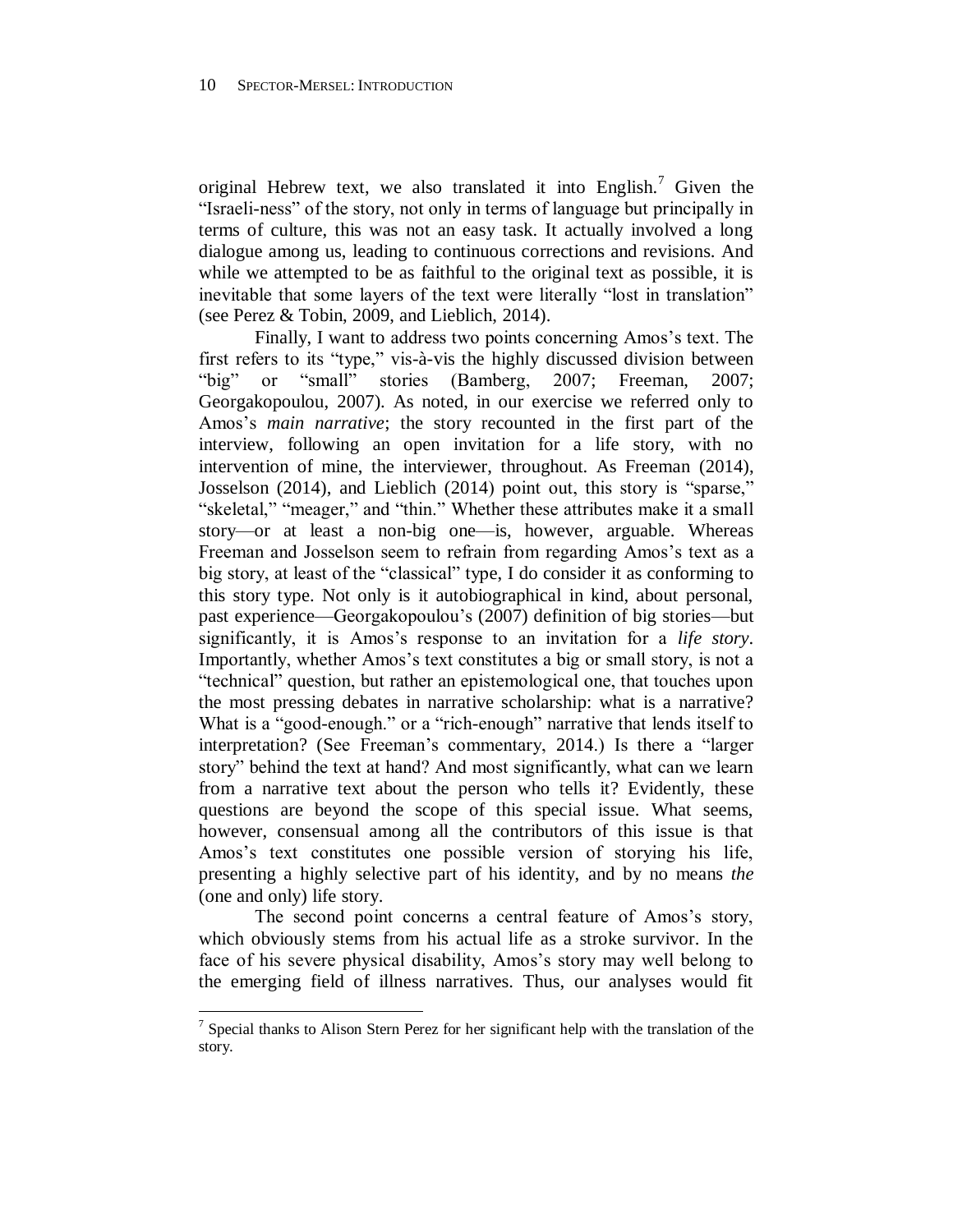"research that locates illness narratives in contexts of biography, society, and culture" (Hyden & Brockmeier, 2008, pp. 1-2). While this obviously constitutes a major relevant body of scholarship in the larger study of which Amos's interview is part, it has not received significant emphasis in our accounts, which endeavor principally to demonstrate an interpretive (sub-)lens.

## **Five Readings**

Each of the interpretations of Amos's text implements a unique mode of exploring narratives that has been previously developed and published. Accordingly, all contributors precede their analytical account with a detailed description of the method employed. Not only are its practical "tools" introduced, but also their theoretical foundation is discussed, acknowledging that all methods of analysis extend out of particular theoretical sensibilities (Holstein & Gubrium, 2012a).

The first reading, by Gabriela Spector-Mersel (2014), grows from theorizing narration as a process of selection of biographical material, with the purpose of confirming an end point, namely a principal message. Accordingly, the analysis, led by a holistic interpretive strategy, seeks to identify the expressions of the (six) mechanisms of selection in the story, as a means of recognizing the identity being claimed. When examining the selection displayed in Amos's story, a split end point emerges, that divides the narrated life into "*I was*" vs. "*since then*." Amos's two-part story is further considered an instance of a *tragic narrative*, offering new insights about this narrative genre.

Irit Kupferberg (2014) offers a second reading of Amos's text, under the lens of a metaphor-oriented positioning analysis, which draws from a functionalist approach to discourse, discursive psychology, and a discourse-oriented approach to the study of metaphor. The author identifies and describes metaphors and metaphorical clusters that "conspire" with other language resources (Kupferberg & Green, 2005) that Amos produces in his attempt to position himself in the context of the interview. Kupferberg points to the various voices in the text, claiming that these voices cohere, when Amos's age and physical limitations are considered, as well as the demands of the ongoing face-to-face interaction The third reading, by Alison Stern Perez and Yishai Tobin (2014), employs an interdisciplinary discourse analysis that combines signoriented linguistics with a socio-psychological narrative approach. The authors explore Amos's story, looking at both the form and content, on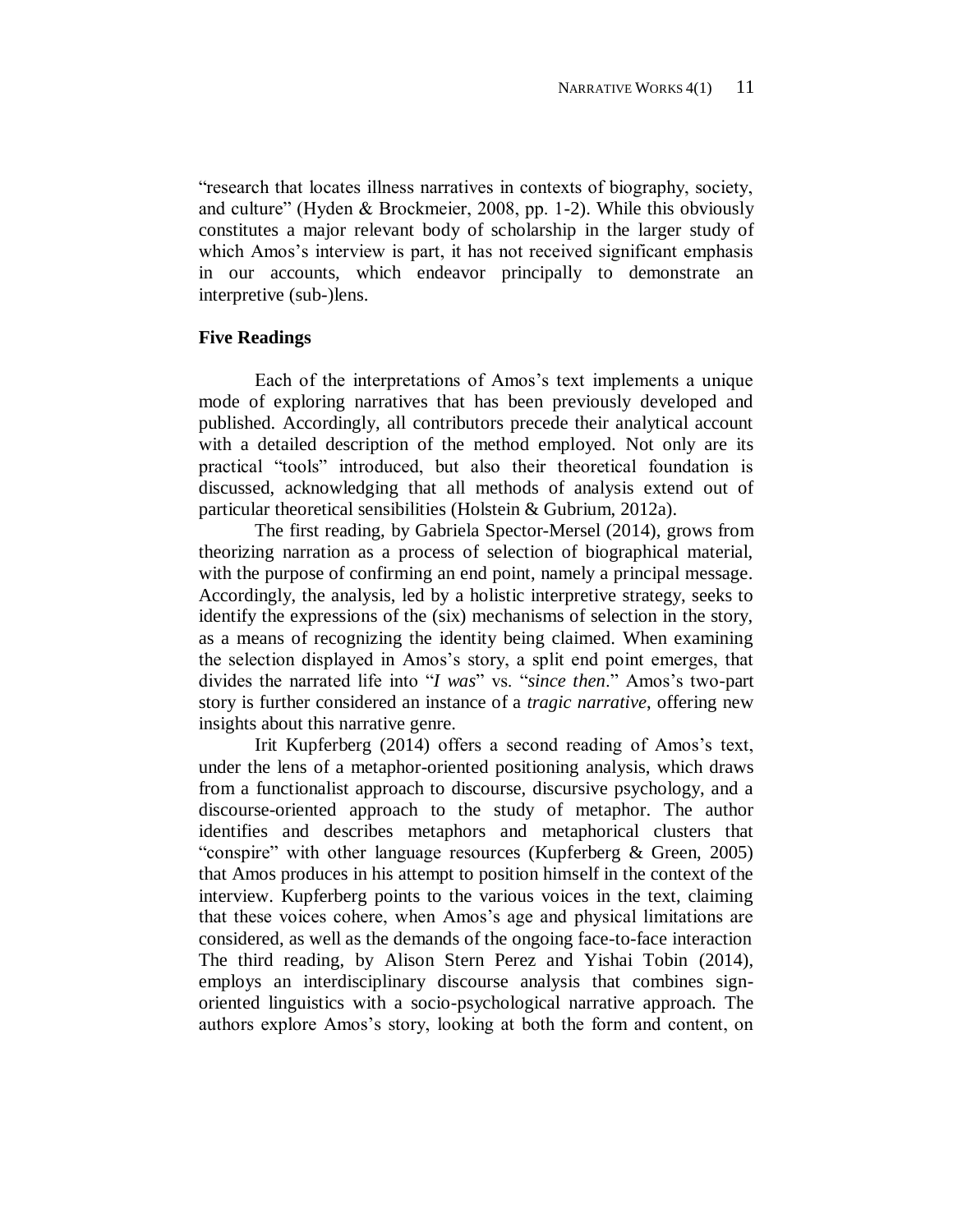both the micro and macro levels, claiming that it reveals the "divided narrative of a divided man." Six oppositions displayed in Amos's story are discussed, and are said to reflect his worldview and reciprocal relationship with his surrounding world.

Amia Lieblich (2014) proposes a fourth reading of Amos's story, guided by a strong reflexive stance, which she terms "reading with the heart." Lieblich combines insights emerging from a holistic-content reading and a holistic-form reading, and also points to central divisions and interruptions of the flow in the narrative. A major thread in her reading is conceiving of Amos's story as expressing an attempted escape from forgetfulness.

The last reading, by Rivka Tuval-Mashiach (2014), employs a context model that looks at three spheres: the immediate inter-subjective relationships, the collective social field, and the cultural meta-narratives. Tuval-Mashiach demonstrates how exploring these three contexts in Amos's story enriches the understanding of his identity. In addition to the insights growing from analyzing each context sphere, she proposes that all three point to Amos's struggle to recreate relationships, as a major theme in both his life and story.

Alongside the diverse theoretical and methodological sub-lenses employed in the five analyses, a narrative interpretive stance requires a careful reflection of other factors, more personal and subjective, that colored our readings. One axis to be considered is our various professional and disciplinary identities—Lieblich and Tuval-Mashiach are psychologists, Kupferberg is a discourse analyst, Tobin is a linguist, Perez is a doctoral student in social psychology, and I am a social worker. Our different specialties were probably of influence too: trauma and resilience (Tuval-Mashiach and Perez), gerontology (Spector-Mersel), troubles discourse (Kupferberg), personal and collective identity (Lieblich), and sign-oriented linguistics and semiotics (Tobin).

Of major importance is also our diverse personal positioning, in terms of closeness to Amos—to his age, generation, experience, and social and cultural world. Among the six interpreters, Lieblich and Tobin are apparently the closest to Amos. Lieblich, both for her lifelong Israeliness and her age, which imply cultural familiarity, and because of her previous researches on the kibbutz; and Tobin, given the relative small age gap with Amos, and major similarities between their life stations, particularly serving in the Israel Defense Forces and living in a kibbutz. At the opposite end, Perez, who arrived in Israel only nine years ago from the USA, positions herself as a total "outsider," unfamiliar with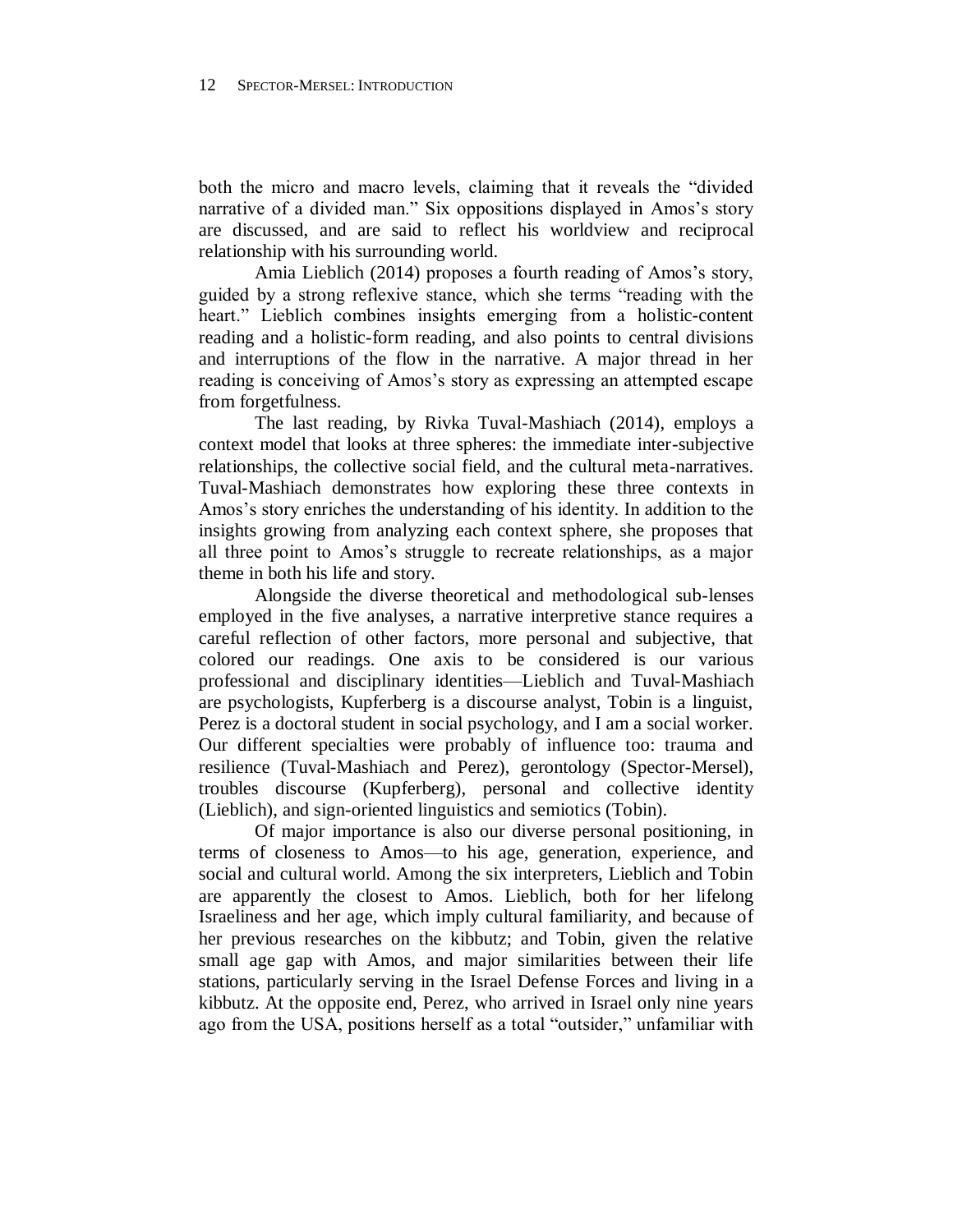basic codes in Amos's Sabra culture. Interestingly, however, being a newcomer to Israel and the Hebrew language possibly enlarged her sensitivity to certain discursive phenomena, allowing her to "see" them more clearly than native speakers.

Kupferberg, Tuval-Mashiach, and I are relative "insiders," albeit not to the same extent as Lieblich and Tobin, due to the mere fact of their being veteran Israelis. But significant differences arise among us, also. Unlike Kupferberg and Tuval-Mashiach, I was born and lived my first years outside Israel, in Argentina. The "other" cultural knowledge I am equipped with obviously sharpens my attention to those factors taken for granted, thus remaining unnoticed, to full "insiders." On the other hand, I was familiar with the Sabra culture and life course as a result of my previous research on older Sabras (Spector-Mersel, 2008). Other personal factors have been also involved in the interpretive readings. Thus, for Kupferberg, the analysis of Amos's story brought to mind her own aging mother's struggle to keep her dignity as a human being, and Tuval-Mashiach's reading was colored by her intensive professional experience with people suffering from illness and trauma. Of undoubted significance is also the fact that five of us are women, who attempted to understand a man, from within a heavily masculine culture (Spector-Mersel, 2008, 2010b).

These various factors, partly discussed in the individual contributions, have certainly influenced the way we approached Amos's story. A clear instance is the dissimilar weight granted to the Sabra ethos in the different analyses. Thus, given my previous knowledge of the Sabra culture, I instantly identified those cornerstones of the Sabra keyplot appearing in Amos's story, subsequently emphasizing the culture in my analysis. In contrast, Perez admits that "All of the 'name-dropping' in which Amos painstakingly engaged ... simply had no meaning" to her, leading to "a conspicuous silence [in the analytic account] on the topic of Amos as a member of the Sabra generation and ethos" (p. 90).

To conclude this introduction, let me briefly relate our own story, that is, the story of the present exercise. This special issue is the final product of two years' fruitful collaboration among the six contributors that comprised two panel sessions presented, in different combinations, in the *Israeli Conference for Qualitative Research* (2012) and in the *Narrative Matters* conference (2012). We are grateful to the supportive audience in these two sessions: the first encouraged us to move from the local to the international sphere with our multiple readings of Amos's story, and the second confirmed that such a culturally-bound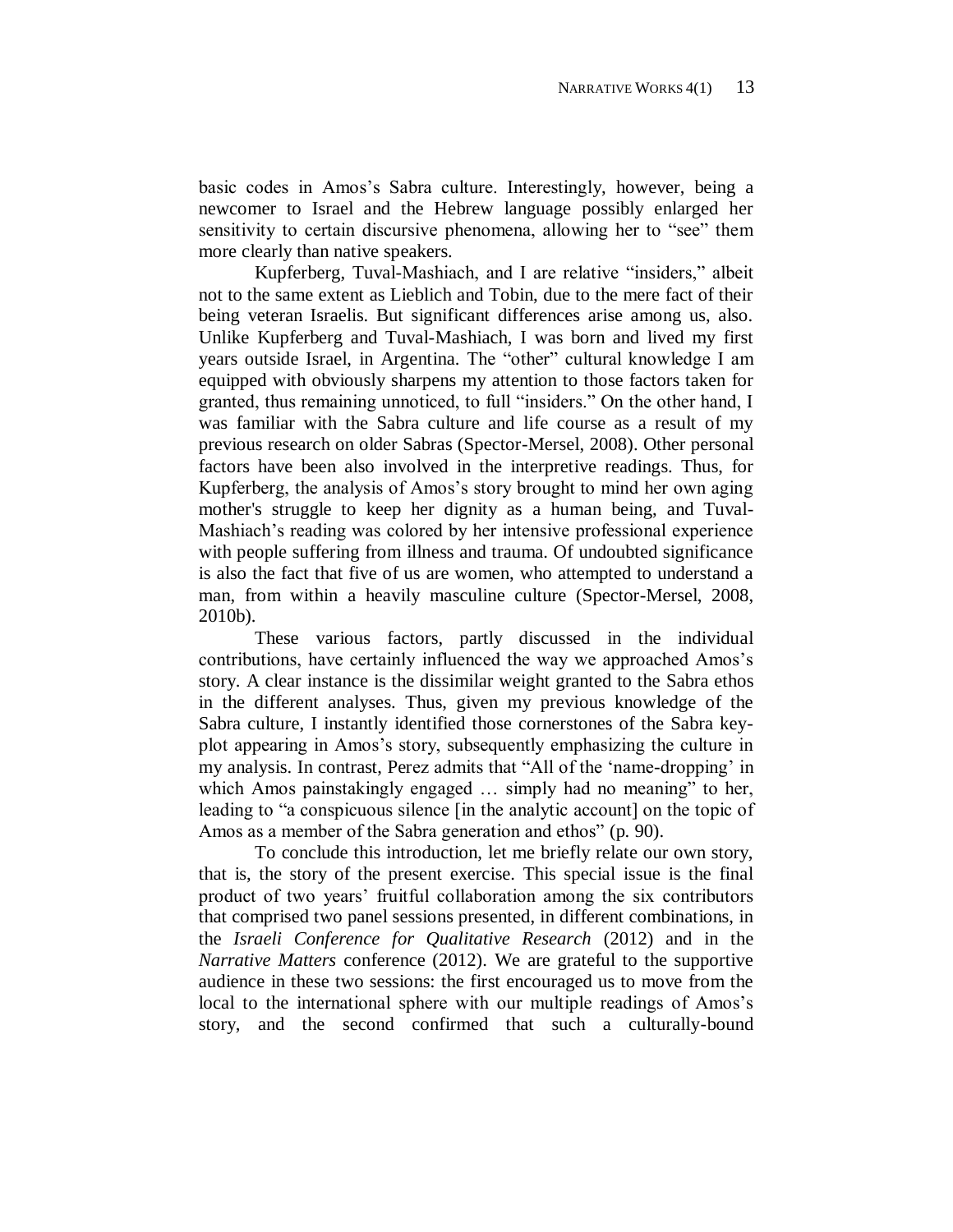demonstration can be well understood by non-Israelis and non-Hebrew speakers. The third chapter of our joint story began when *Narrative Works*' editors, Elizabeth McKim and William Randall, joined our adventure, providing constant encouragement, for which we are deeply grateful. We have been most fortunate that two of the most prominent and most creative narrative researchers—Ruthellen Josselson (2014) and Mark Freeman (2014)—generously agreed to participate in this issue. In their closing commentaries, they offer valuable—often challenging insights about the present project in particular, and narrative interpretation at large. I deeply thank both for their supportive attitude from the very start of this issue. Principally, I am profoundly grateful to my partners in this intriguing journey—Irit Kupferberg, Amia Lieblich, Alison Stern Perez, Yishai Tobin, and Rivka Tuval-Mashiach—for their cooperative and contributing attitude along the whole way.

The final note is about Amos. Whilst working on this special issue, I attempted to contact Amos, to share with him the project. Although I had had his written permission to use his (disguised) story for future publications, I felt that this was an obvious requisite of an ethical attitude. Sadly, I learnt that Amos had passed away, only a few months after the death of his wife. I then attempted, not without concerns, to contact his children. I finally reached one of his daughters, who was profoundly moved and supportive of this project. I wish to dedicate this special issue to Amos, thereby expressing our gratitude to him.

#### **References**

- Andrews, M., Squire, C., & Tamboukou, M. (2013). *Doing narrative research* (2nd ed.). Thousand Oaks, CA: Sage.
- Bamberg, M. (2007). Big or small: Why do we care? In M. Bamberg (Ed.), *Narrative: State of the art* (pp. 165-174). Amsterdam, The Netherlands: John Benjamins.
- Chase, S. E. (2005). Narrative inquiry: Multiple lenses, approaches, voices. In N. K. Denzin & Y .S. Lincoln (Eds.), *Handbook of qualitative research* (3rd ed., pp. 651-679). Thousand Oaks, CA: Sage.
- Clandinin, D., & Rosiek, J. (2007). Mapping a landscape of narrative inquiry: Borderland spaces and tensions. In D. Clandinin (Ed.), *Handbook of narrative inquiry: Mapping a methodology* (pp. 35-75). Thousand Oaks, CA: Sage.
- Daiute, C., & Lightfoot, C. (Eds.). (2003). *Narrative analysis: Studying the development of individuals in society*. Thousand Oaks, CA: Sage.
- Freeman, M. (2007). Life "on holiday"? In defense of big stories. In M. Bamberg, (Ed.), *Narrative: State of the art* (pp. 155-163). Amsterdam, The Netherlands: John Benjamins.
- Freeman, M. (2014). Who is Amos? On the possibilities—and limits—of narrative analysis. [Special Issue]. *Narrative Works 4*(1), 137-144.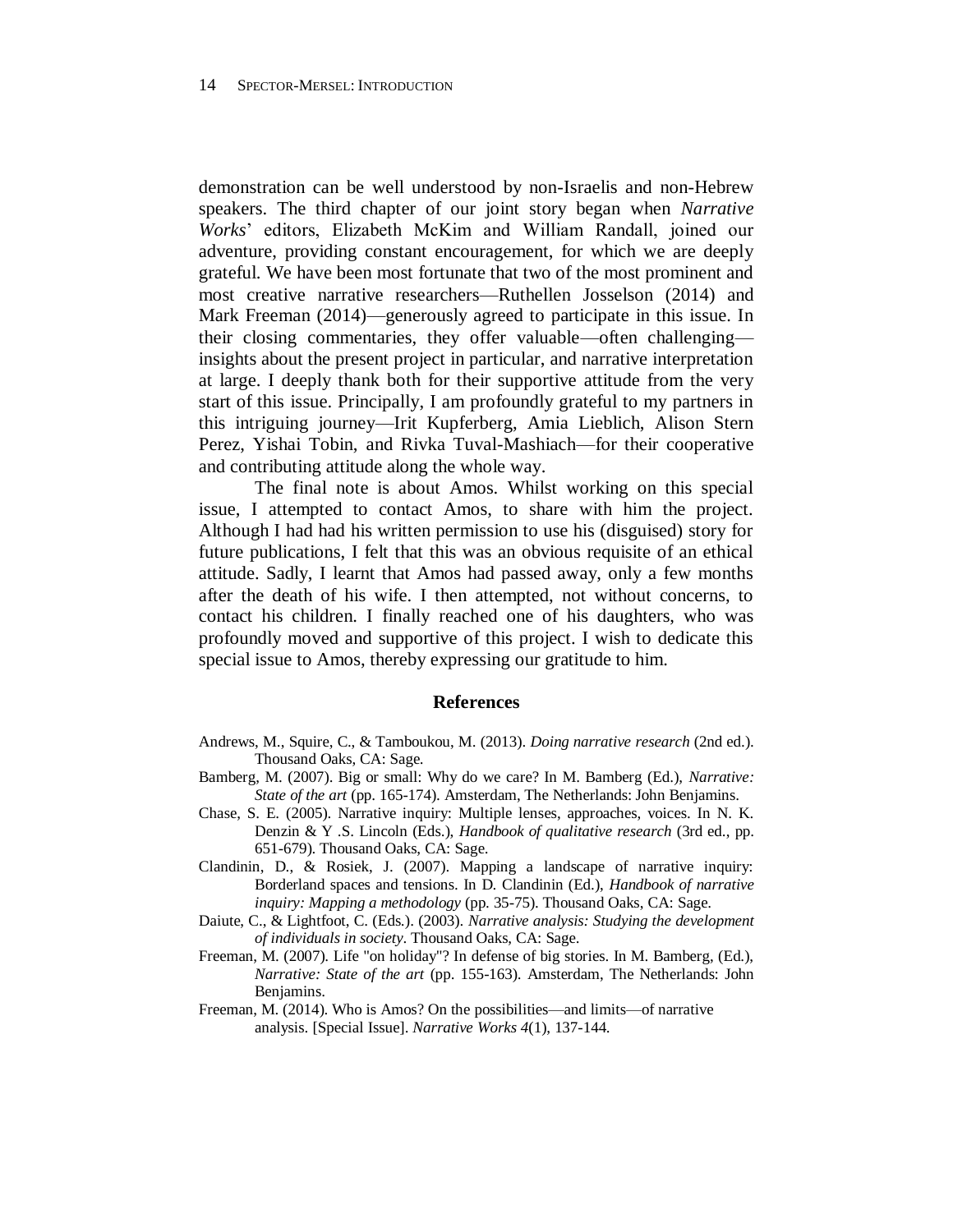- Georgakopoulou, A. (2007). Thinking big with small stories in narrative and identity analysis. In M. Bamberg (Ed.), *Narrative: State of the art* (pp. 145-154). Amsterdam, The Netherlands: John Benjamins.
- Gubrium, J., & Holstein, J. (2009). *Analyzing narrative reality*. Thousand Oaks, CA: Sage.
- Holstein, J., & Gubrium, J. (2012a). Introduction: Establishing a balance. In J. Holstein & J. Gubrium (Eds.), *Varieties of narrative analysis* (pp. 1-11). Thousand Oaks, CA: Sage.
- Holstein, J., & Gubrium, J. (Eds.) (2012b). *Varieties of narrative analysis*. Thousand Oaks, CA: Sage.
- Hyden, L.C., & Brockmeier, J. (2008). Introduction: From the retold to the performed story. In L. C. Hyden & J. Brockmeier (Eds.), *Health, illness and culture: Broken narratives*. New York, NY: Routledge.
- Josselson, R. (2011). Narrative research: Constructing, deconstructing, and reconstructing story. In Wertz, J., Charmaz, K., McMullen, L.M., Josselson, R., Anderson, R., & McSpadden, E. *Five ways of doing qualitative analysis* (pp. 224-242). New York, NY: Guilford Press.
- Josselson, R. (2014). What's in the frame? A commentary on five narrative analyses of a single text. [Special Issue]. *Narrative Works 4*(1), 128-136.
- Josselson, R., & Lieblich, A. (2001). Narrative research and humanism. In K. J. Schneider, J. F. T. Bugenthal, & J. F. Pierson (Eds.), *The handbook of humanistic psychology* (pp. 275-289). Thousand Oaks, CA: Sage.
- Kupferberg, I., & Green, D. (2005). *Troubled talk: Metaphorical negotiation in problem discourse*. Berlin, Germany: Mouton de Gruyter.
- Kupferberg, I. (2014). "Why did you create this white elephant?": Amos's narrative voices cohere under the lens of a metaphor-oriented positioning analysis. [Special Issue]. *Narrative Works 4*(1), 31-54.
- Lieblich, A. (2014). About Amos: Reading from our heart. [Special Issue]. *Narrative Works 4*(1), 96-106.
- Lieblich, A., Tuval-Mashiach, R., & Zilber, T. (1998). *Narrative research*. Thousand Oaks, CA: Sage.
- Mannheim, K. (1952). *Essays on the sociology of knowledge*. London, England: Routledge & Kegan Paul.
- Mishler, E. G. (1986). The analysis of interview-narratives. In T. R. Sarbin (Ed.), *Narrative psychology: The storied nature of human conduct* (pp. 233-255). New York, NY: Praeger.
- Mishler, E. G. (1995). Models of narrative analysis: A typology. *Journal of Narrative and Life History*, *5*, 87-123.
- Perez, A. S., & Tobin, Y. (2009). Difficulties of translation from Israeli Hebrew to American English: An analysis of pronouns and power relations in interviews with bus drivers who experienced terror attacks. [Special issue: Lost (and Found) in Translation] *Graduate Journal of Social Sciences, 6*(3), 86-107.
- Perez, A. S., & Tobin, Y. (2014). A divided man, a divided narrative: An integrative sign-oriented linguistic and socio- psychological discourse analysis of Amos's text. [Special Issue]. *Narrative Works 4*(1), 55-95.
- Phoenix, C., Smith, B., & Sparkes, A. (2010). Narrative analysis in aging studies: A typology for consideration. *Journal of Aging Studies, 24,* 1-11.
- Polkinghorne, D. E. (1995). Narrative configuration in qualitative analysis. International *Journal of Qualitative Studies in Education 8*(1),5-23.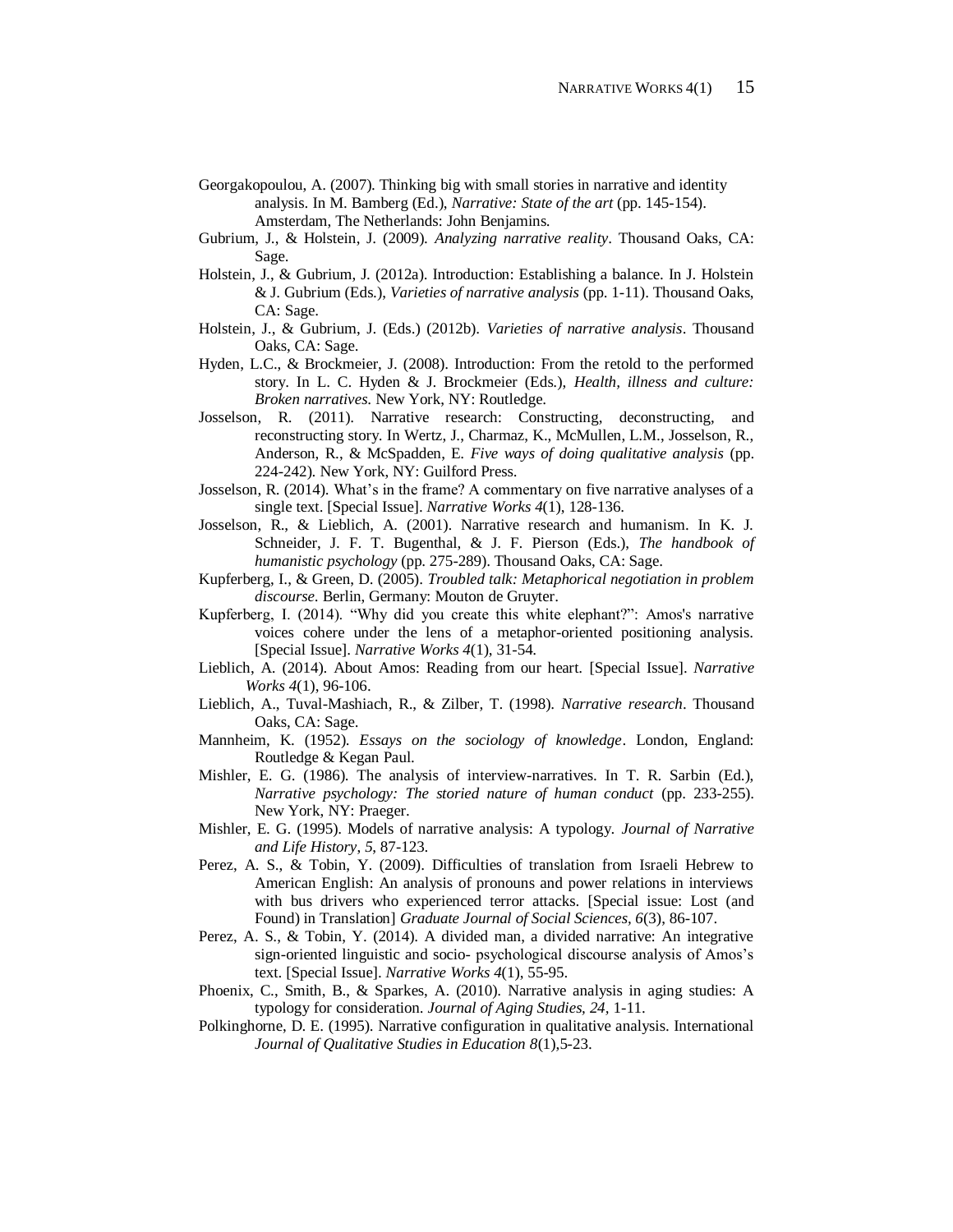- Pinnegar, S., & Daynes, J. G. (2007). Locating narrative inquiry historically. In D. J. Clandinin (Ed.), *Handbook of narrative inquiry: Mapping a methodology* (pp. 3-34). Thousand Oaks, CA: Sage.
- Riessman, C. K. (2008). *Narrative methods for the human sciences.* Thousand Oaks, CA: Sage.
- Riessman, C. K., & Speedy, J. (2007). Narrative inquiry in the psychotherapy professions. In D. J. Clandinin (Ed.), *Handbook of narrative inquiry: Mapping a methodology* (pp. 426-456). Thousand Oaks, CA: Sage.
- Rimmon-Kenan, S. (2006). Concepts of narrative. In M. Hyvärinen, A. Korhonen, & J. Mykkänen (Eds.), *The travelling concept of narrative* (pp. 10-19). Helsinki, Finland: Helsinki Collegium for Advanced Studies.
- Rosenthal, G. (1993). Reconstruction of life-stories: Principles of selection in generating stories for narrative interviews. In R. Josselson & A. Lieblich (Eds.), *The narrative study of lives* (pp. 59-91). Newbury Park, CA: Sage.
- Smith, B., & Sparkes, A. (2009). Narrative inquiry in sport and exercise psychology: What can it mean, and why might we do it? *Psychology of Sport and Exercise, 10*(1), 1-11.
- Spector-Mersel, G. (2008). *Sabras don't age: Life stories of senior officers from Israel's 1948 generation*. Jerusalem, Israel: Magnes Press. [Hebrew].
- Spector-Mersel, G. (2010a). Narrative research: time for a paradigm. *Narrative Inquiry, 20*(1), 205-225.
- Spector-Mersel, G. (2010b). Old age in Israel as a cultural phenomenon. *Adult Education in Israel, 11*, 15-34.
- Spector-Mersel, G. (2011). Mechanisms of selection in claiming narrative identities: A model for interpreting narratives. *Qualitative Inquiry, 17*(2), 172-185.
- Spector-Mersel, G. (2014). *"I was… Until… Since then…"*: Exploring the mechanisms of selection in a tragic narrative. [Special Issue]. *Narrative Works 4*(1), 19-30.
- Tuval-Mashiach, R. (2014). Life stories in context: Using the three-sphere context model to analyze Amos's narrative. [Special Issue]. *Narrative Works 4*(1), 107-27.
- Tuval-Mashiach, R, & Spector-Mersel, G. (2010). Introduction: Narrative research: Definitions and contexts. In R. Tuval-Mashiach & G. Spector-Mersel (Eds.), *Narrative research: Theory, production and interpretation* (pp. 7-42). Jerusalem, Israel: Magnes and Mofet. [Hebrew].
- Wertz, J., Charmaz, K., McMullen, L. M., Josselson, R., Anderson, R., & McSpadden, E. (2011). *Five ways of doing qualitative analysis*. New York, NY: The Guilford Press.

**Gabriela Spector-Mersel**, PhD, is a lecturer in the School of Social Work at apir Academic College and in the Department of Sociology of Health and Gerontology at Ben-Gurion University of the Negev, Israel. Her research interests include narrative theory and methodology and narrative gerontology, with a focus on culture and masculinity in old age. She has published papers on narrative research and gerontology, and authored the book *Sabras Don't Age: Life Stories of Senior Officers from Israel's 1948 Generation* (Hebrew; 2008; Magnes, The Hebrew University Press). She also co-edited (with Rivka Tuval-Mashiach) the first comprehensive book in Hebrew on narrative research, titled *Narrative Research: Theory, Production and Interpretation* (2010, Magnes and Mofet Press, Israel).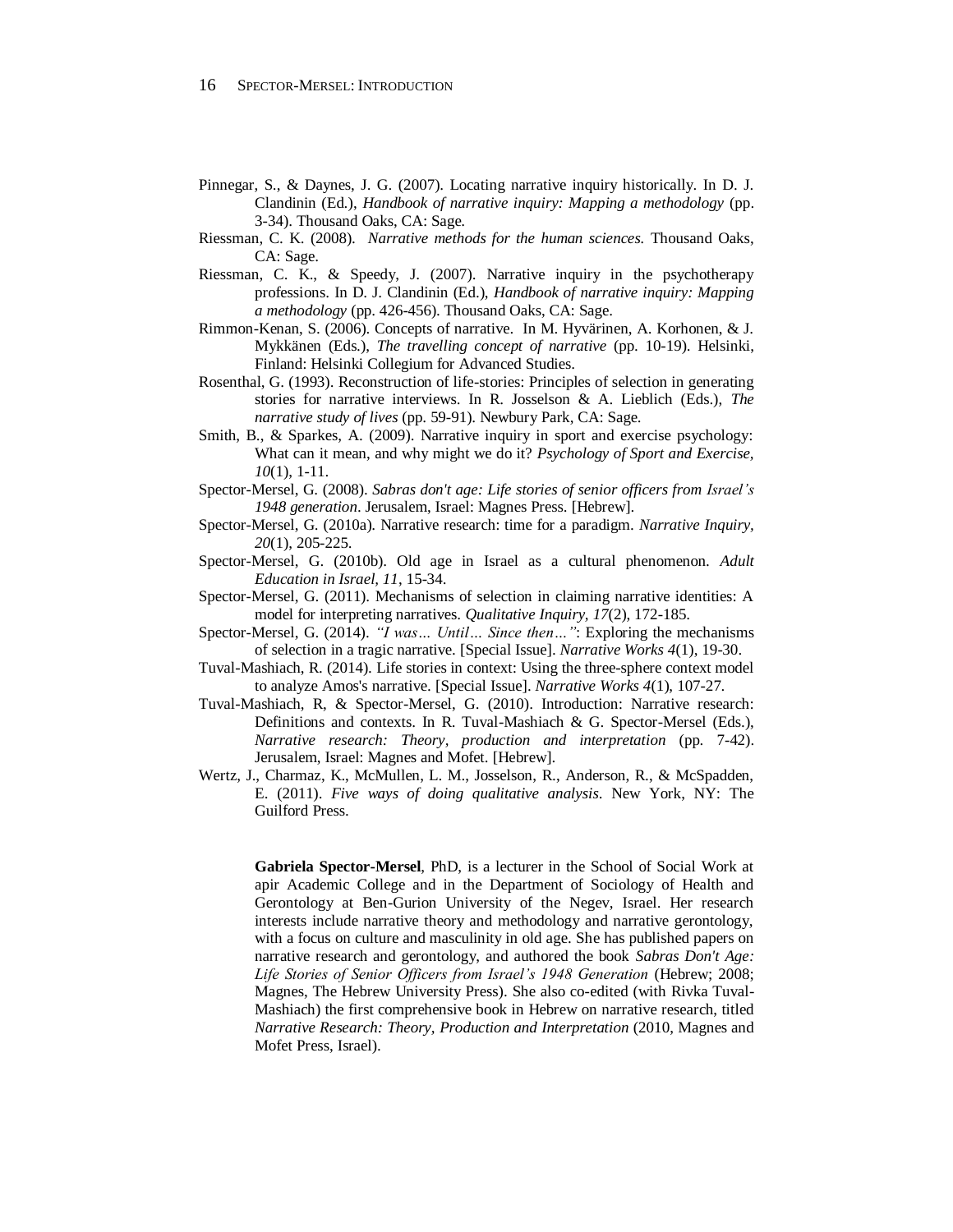### **Appendix: Amos's Story**

1 2 3 4 5 6 7 8 9 10 11 12 13 14 15 16 17 18 19 20 21 22 23 24 25 26 27 28 29 30 31 32 33  $34$ 35 36 37 38 39 40 41 42 I was born in Poland. I came at the age of two. I came  $-$  (they)<sup>1</sup> **brought** me. We at the first stage, because my **mother's** family mainly, were in *Balfur,* 2 so we came to *Balfur* for a few years. After that we moved to *Tel Aviv*. In *Tel Aviv* I was…I studied at the *Beit Chinuch*, the *A. D. Gordon Beit Chinuch*, and after that at *Chadash*<sup>3</sup> High School – continuation. And…secondary school. And I was a member of the *Machanot Olim.* 4 For a long time. Within **this** framework I was sent to the *Palmach.* <sup>5</sup> Because then we had reached the point that all *Hachshara*<sup>6</sup> provided a quota for the *Palmach*. It was still before (they) had recruited all the *Hachshara*s. And I was in the *Palmach*, from the year…'42…no…don't remember, '42. I was in...2<sup>nd</sup> Company. After that we moved over to the  $4<sup>th</sup>$  Battalion [suppressed weeping]. After that in the Negev Brigade. I was…in the beginning a squad commander, after that a platoon commander, and after that…an officer in the Brigade, and… That's how I drifted through the army and I finished as a Lieutenant-Colonel. And…that was already within the territorial defense. And in the territorial defense I met her. [His wife: *Not like that, you met me in a radio course. You were an instructor and I was a trainee.*] Okay. And when I was released from the army I came to *Gev.* Since then I have been at *Gev*. In various roles. Community coordinator, treasurer, and...after that I went...to work in the movement. In the UKM.<sup>7</sup> I was…in the UKM for six years. Coordinator of the Health Committee. I was…and after that back to *Gev*, I worked for a few years in agriculture. After that, (they) assigned me -- (they) assigned, I took on the task of establishing a factory, and I established the factory called "*Gevit.*" A paper products factory. And I managed it up until I retired, actually. **Half**-retired. I had already wanted to be replaced. And it so happened that **today** the factory… When I established the factory it was…a bit of a problem in *Gev*. It was a big investment, and (they) weren't used to that. And…in the beginning it limped along a bit. And then (they) actually began…to run after me. Why did you create this white elephant and why that… In the end that factory **today**, is the only thing that supports *Gev*. A lot for production, a lot… That's it, until…I got **a** *zbeng.* <sup>8</sup> A stroke. Since then I'm bound to the chair and… **The lucky thing** is that…as opposed to others, and I say as opposed, because I came out with an **intact** mind. It bothers me quite a bit these days. Meaning...the shift between **disability** and activity, it creates a problem for me, sometimes I...I think that I [suppressed weeping] am healthy today, in (my) thinking. (I) read books, read the newspaper, read… television. So when I think that I'm **healthy**, and I try…to **do**